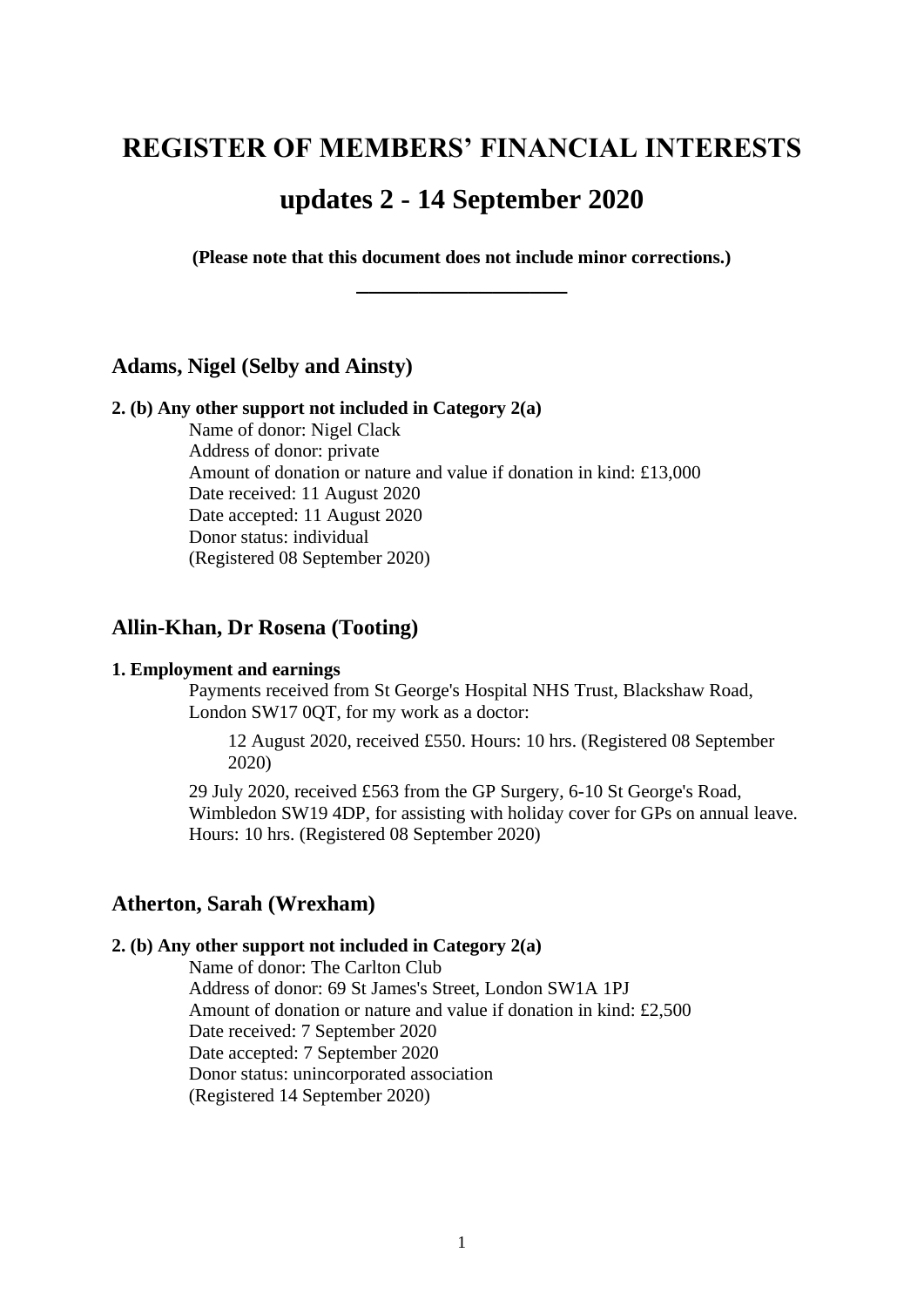# **Benton, Scott (Blackpool South)**

#### **1. Employment and earnings**

9 September 2020, received £250 from Ipsos MORI, 3 Thomas More Square, London E1W 1YW, for a survey completed on 21 July 2020. Hours: 1 hr 20 mins. (Registered 09 September 2020)

# **Berry, Jake (Rossendale and Darwen)**

#### **7. (i) Shareholdings: over 15% of issued share capital**

From 10 August 2020, Ford Bridge Farm Ltd, a farming, leisure, and property advisory company which I own jointly with my wife. (Registered 10 September 2020)

### **8. Miscellaneous**

From 10 August 2020, an unpaid director of Ford Bridge Farm Ltd. (Registered 03 September 2020)

#### **Bone, Mr Peter (Wellingborough)**

#### **1. Employment and earnings**

Fees for completing surveys for ComRes, 4 Millbank, London SW1P 3JA:

Received £75 on 11 May 2020 for a survey completed on 4 February 2020. Hours: 30 mins. (Registered 14 September 2020)

Received £75 on 20 May 2020 for a survey completed on 24 April 2020. Hours: 30 mins. (Registered 14 September 2020)

Received £75 on 9 June 2020 for a survey completed on 22 May 2020. Hours: 30 mins. (Registered 14 September 2020)

Received £75 on 5 August 2020 for a survey completed on 8 July 2020. Hours: 30 mins. (Registered 14 September 2020)

Received £75 on 9 September 2020 for a survey completed on 5 September 2020. Hours: 30 mins. (Registered 14 September 2020)

# **Brine, Steve (Winchester)**

#### **1. Employment and earnings**

Sigma (pharmaceuticals), Units 1-7, Colonial Way, PO Box 253, North Watford WD24 4YR:

From 2 September 2020 until further notice, Strategic Adviser. I receive £1,666 a month for contributory articles, attending/speaking at events and conferences and hosting webinars. Hours: up to 8 per month. I consulted ACoBA about this appointment. (Registered 11 September 2020)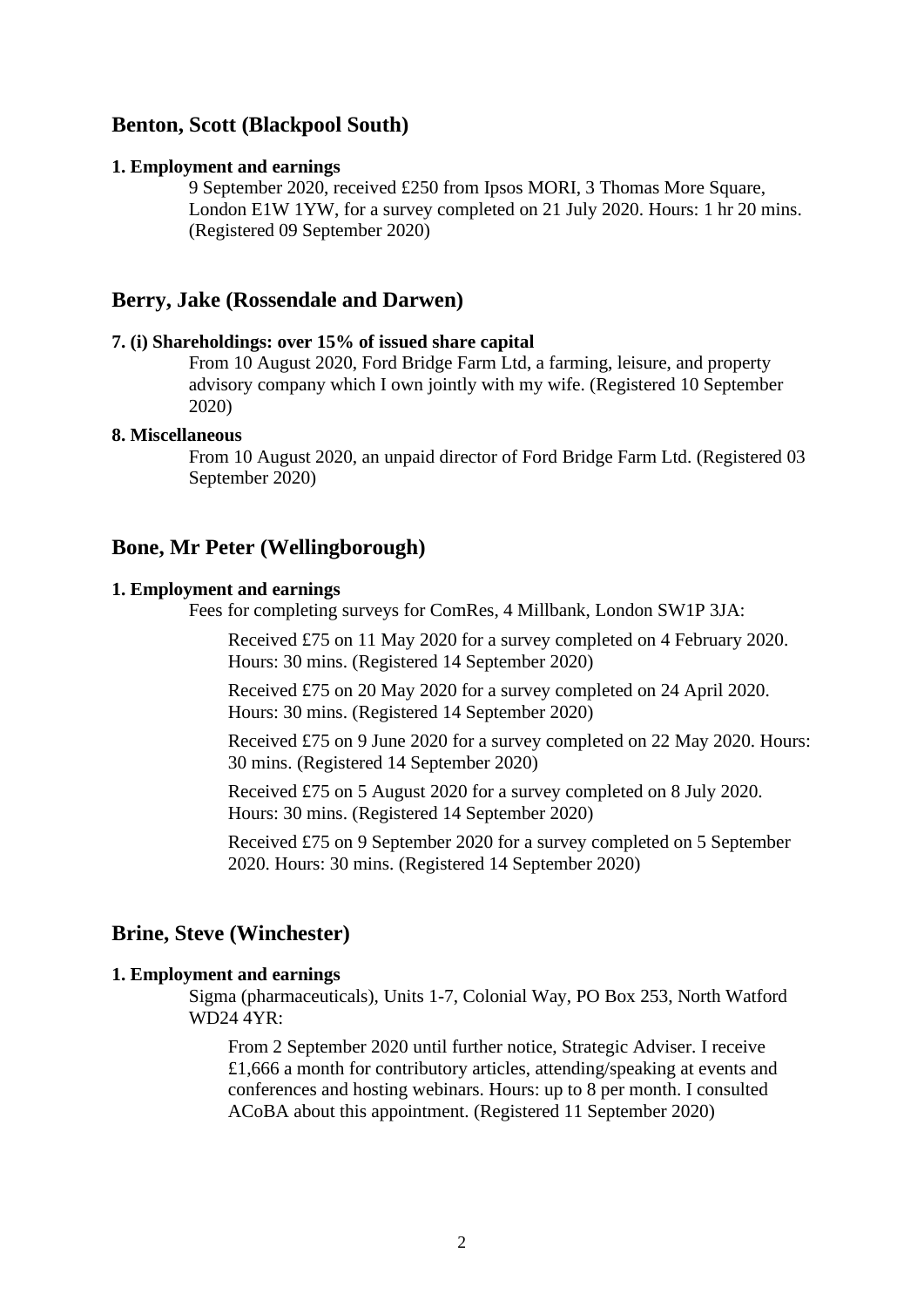Strategic Adviser to Remedium Partners (permanent healthcare recruitment), 20 Northdown Street, London N1 9BG. I consulted ACoBA about this appointment. (Registered 25 September 2019, updated 02 March 2020)

From 1 July 2020 until further notice, I receive £1,600 a month. Hours: up to 8 hrs per month. (Registered 01 July 2020; updated 09 September 2020)

From 10 October 2019 until further notice, Strategic Adviser to Microlink PC (UK) Ltd, of Microlink House, Brickfield Lane, Chandler's Ford, Hampshire SO53 4DP. I receive £1,600 a month for up to 8 hrs per month. I consulted ACoBA about this appointment. (Registered 24 October 2019; updated 22 May 2020 and 09 September 2020)

# **Buchan, Felicity (Kensington)**

# **2. (a) Support linked to an MP but received by a local party organisation or indirectly via a central party organisation**

Name of donor: Jeremy Lloyd Address of donor: private Amount of donation or nature and value if donation in kind: £5,000 Donor status: individual (Registered 03 September 2020)

# **Creasy, Stella (Walthamstow)**

#### **1. Employment and earnings**

1 September 2020, received £200 from BBC UK, Broadcasting House, Portland Pl, Marylebone, London W1A 1AA, for a panel discussion on a BBC Radio 4 show. Hours: 1 hr. Fee allocated to my staffing budget. (Registered 02 September 2020)

### **Cruddas, Jon (Dagenham and Rainham)**

#### **1. Employment and earnings**

Payments from YouGov plc, 50 Featherstone Street, London EC1V 8RT, for opinion surveys. All fees donated to charity:

9 July 2020, payment of £75. Hours: 30 mins. (Registered 09 September 2020)

31 July 2020, payment of £100. Hours: 30 mins. (Registered 09 September 2020)

31 July 2020, payment of £100. Hours: 30 mins. (Registered 09 September 2020)

Payments from Ipsos MORI, 3 Thomas More Square, London E1W 1YW, for opinion surveys. All fees donated to charity:

5 August 2020, payment of £250. Hours: 2 hrs. (Registered 09 September 2020)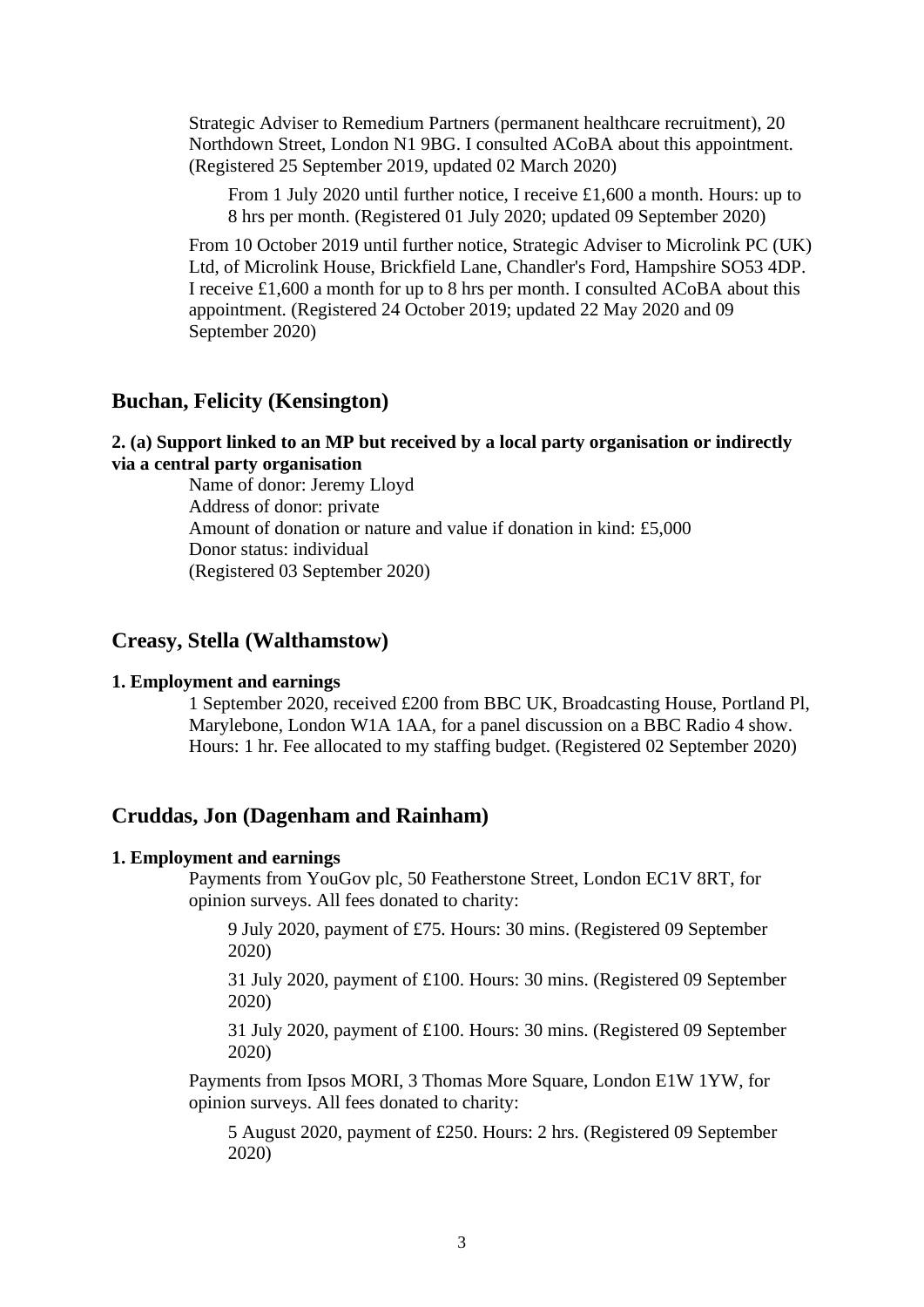27 June 2020, received £300 from the Political Quarterly Journal, St. Vincent, Market St, Lynton EX35 6AF, for an article. Hours: 6 hrs. (Registered 09 September 2020)

# **Davies, Philip (Shipley)**

#### **1. Employment and earnings**

27 August 2020, received £16,660 from GVC Holdings, 3rd Floor, One New Change, London EC4M 9AF, for providing advice on responsible gambling and customer service. Hours: 44 hrs. (Registered 02 September 2020)

# **Davies-Jones, Alex (Pontypridd)**

#### **1. Employment and earnings**

Payments from YouGov, 50 Featherstone Street, London EC1Y 8RT, for opinion surveys:

8 September 2020, payment of £100. Hours: 30 mins. Fee paid direct to my constituency party. (Registered 14 September 2020)

21 August 2020, payment of £250 from Ipsos MORI, 3 Thomas More Square, London E1W 1YW, for a survey completed on 5 August 2020. Hours: 1 hr. Fee paid direct to my constituency party. (Registered 14 September 2020)

# **Davis, Mr David (Haltemprice and Howden)**

#### **1. Employment and earnings**

Payments from News UK, Fleet House, Cygnet Park, Hampton, Peterborough PE7 8FD:

9 September 2020, payment of £600 for an article published in the Sun. Hours: 3 hrs. Fee paid direct to charity. (Registered 09 September 2020)

# **Debbonaire, Thangam (Bristol West)**

#### **1. Employment and earnings**

Payments from ComRes, 4 Millbank, Westminster, London SW1P 3JA, for completing surveys. All payments are made direct to charity or community organisations. (Updated 13 June 2019)

Payment of £75 expected for a survey completed on 7 September 2020. Hours: 20 mins. (Registered 07 September 2020)

Payments from YouGov, 50 Featherstone Street, London EC1Y 8RT, for completing surveys. All payments are made direct to charity or community organisations. (Updated 13 June 2019)

Payment of £100 expected for a survey completed on 9 September 2020. Hours: 20 mins. (Registered 09 September 2020)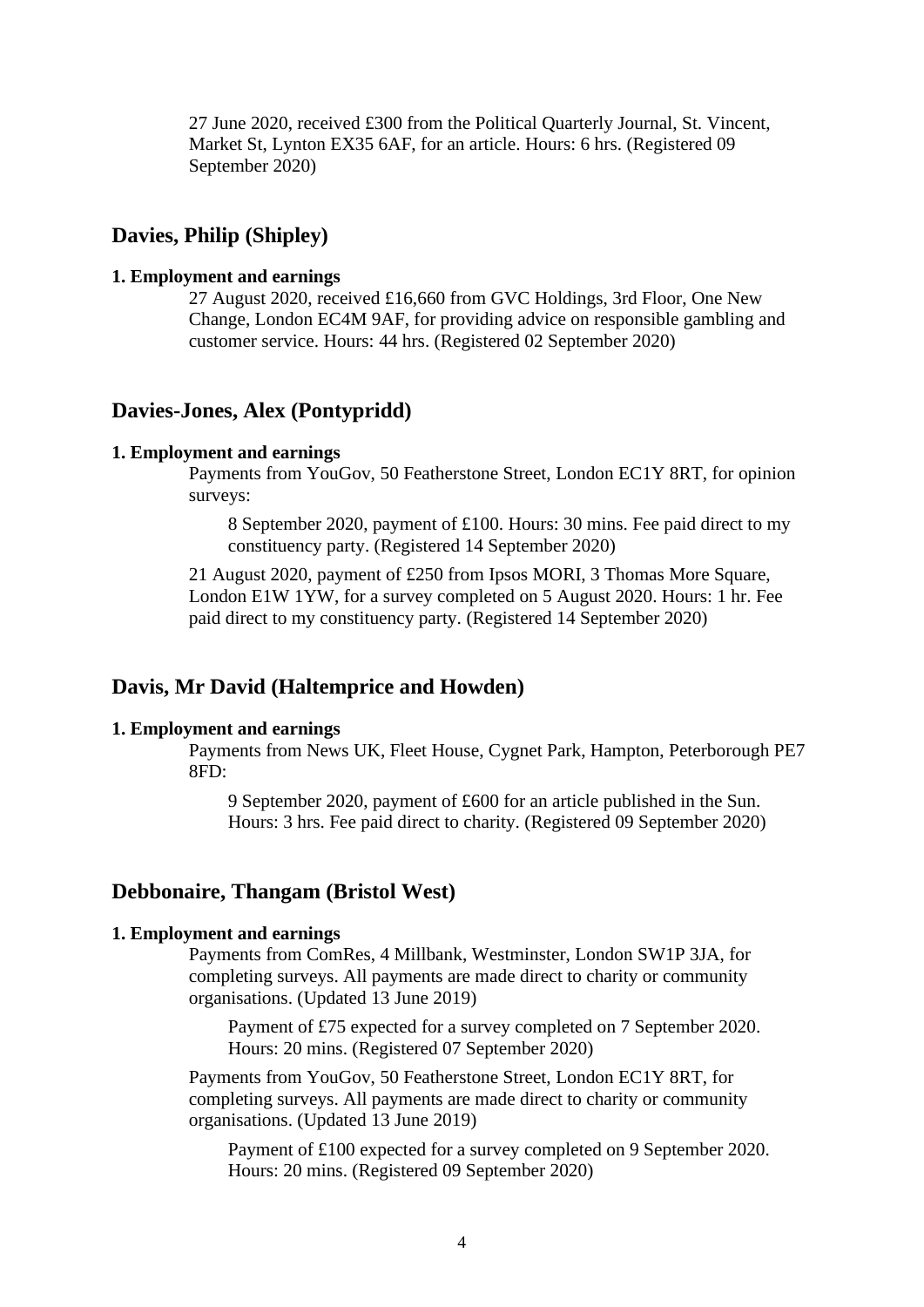# **Dowd, Peter (Bootle)**

#### **1. Employment and earnings**

Payments from YouGov, 50 Featherstone Street, London EC1V 8RT, for opinion surveys:

11 September 2020, received £100. Hours: 45 mins. (Registered 11 September 2020)

### **Duncan Smith, Sir Iain (Chingford and Woodford Green)**

#### **1. Employment and earnings**

Payments for articles in the Daily Telegraph and Sunday Telegraph, 111 Buckingham Palace Rd, London SW1W 0DT:

25 August 2020, received £180 for an article published on 14 August 2020. Hours: 4 hrs. (Registered 10 September 2020)

8 September 2020, received £190 for an article published on 24 August 2020. Hours: 4 hrs. (Registered 10 September 2020)

### **Dunne, Philip (Ludlow)**

#### **1. Employment and earnings**

Partner, Gatley Farms; farming partnership.

For the year ending 5 April 2021, £1,281 drawings, agreed on 14 July 2020. Hours: approximately 50 hours per annum. (Registered 08 September 2020)

From 1 July 2020, Non-Executive Director of Reaction Engines Ltd (engineering technology developer), Building F5, Culham Science Centre, Abingdon OX14 3DB. From 1 August 2020 until further notice, I receive £3,333 a month. Hours: 8 hrs per month. (Registered 21 July 2020; updated 08 September 2020)

# **Everitt, Ben (Milton Keynes North)**

#### **1. Employment and earnings**

From 1 May 2020 to 31 January 2021, strategic adviser, retained via Weble Ltd, to the Institute of Chartered Accountants in England and Wales (ICAEW), Moorgate Pl, London EC2R 6EA. I receive £15,000 a year, paid quarterly, for an expected annual time commitment of 60-80 hrs. (Registered 23 June 2020)

9 September 2020, received £3,750. Hours: 17 hrs. (Registered 09 September 2020)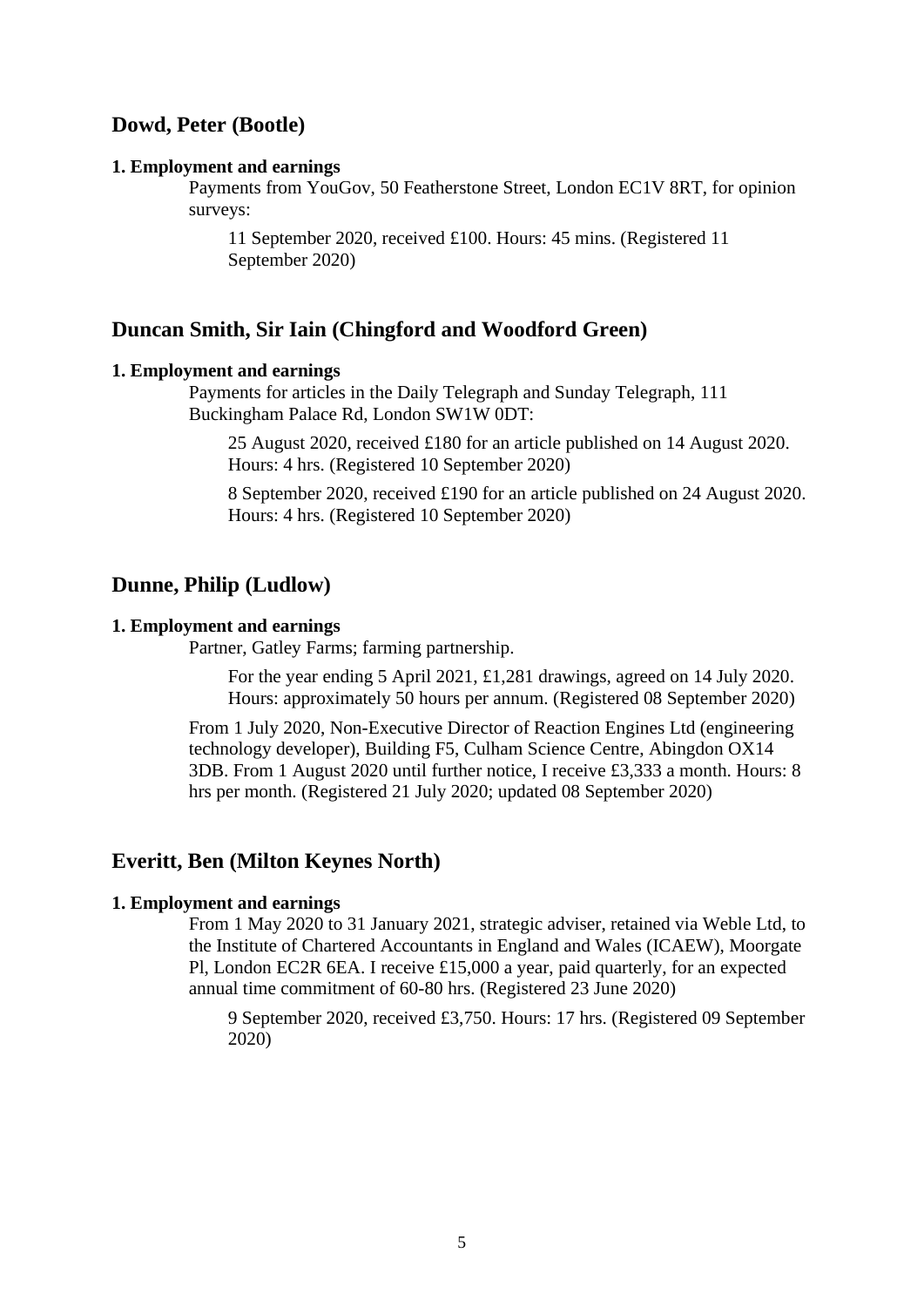# **Garnier, Mark (Wyre Forest)**

### **1. Employment and earnings**

From 8 September 2020 until further notice, member of Advisory Board of Laser Light Communications, 1818 Library Street, Suite 500, Reston, VA 20190, USA, a start-up satellite company developing data connectivity through lasers. I will receive £5,000 a month. Contingent upon the company achieving certain significant financial milestones, I will also receive 50,000 share options. Hours: expected to be approx. 10 hours per month. (Registered 10 September 2020)

# **Grant, Mrs Helen (Maidstone and The Weald)**

#### **1. Employment and earnings**

Payments from Savanta ComRes, Four Millbank, London SW1P 3JA, for completing surveys:

11 May 2020, payment of £75 for a survey on 4 February 2020. Hours: 45 mins. (Registered 10 September 2020)

11 May 2020, payment of £100 for a survey on 9 April 2020. Hours: 30 mins. (Registered 10 September 2020)

9 June 2020, payment of £75 for a survey on 25 February 2020. Hours: 45 mins. (Registered 10 September 2020)

5 August 2020, payment of £75 for a survey completed on 8 April 2020. Hours: 45 mins. (Registered 10 September 2020)

From 1 January 2020 until 31 August 2020, adviser to the Nest Start-up Academy, an online platform to help aspiring entrepreneurs from diverse and disadvantaged backgrounds. Address: 24 Queen Annes Gate, London SW1H 9AA. From 1 June 2020, I received £22,500 a year. Hours: 12 hrs per calendar month. First payment was expected on 28 February 2020. (Registered 24 February 2020; updated 02 July 2020 and 10 September 2020)

#### **8. Miscellaneous**

From May 2016 until 31 July 2020, Trustee of the Social Mobility Foundation. (Registered 08 June 2016; updated 10 September 2020)

From 24 October 2017 until 4 February 2020, Chair of the Apprenticeship Diversity Champions Network, Department for Education, Sanctuary Buildings, 20 Great Smith St, Westminster, London SW1P 3BT. The network aims to increase the proportion of BAME apprenticeships. (Registered 22 November 2017; updated 02 July 2020)

From August 2019 until 28 February 2020, Vice Chair of the Conservative Party. This post carried a part time salary. (Registered 11 January 2020; updated 02 July 2020)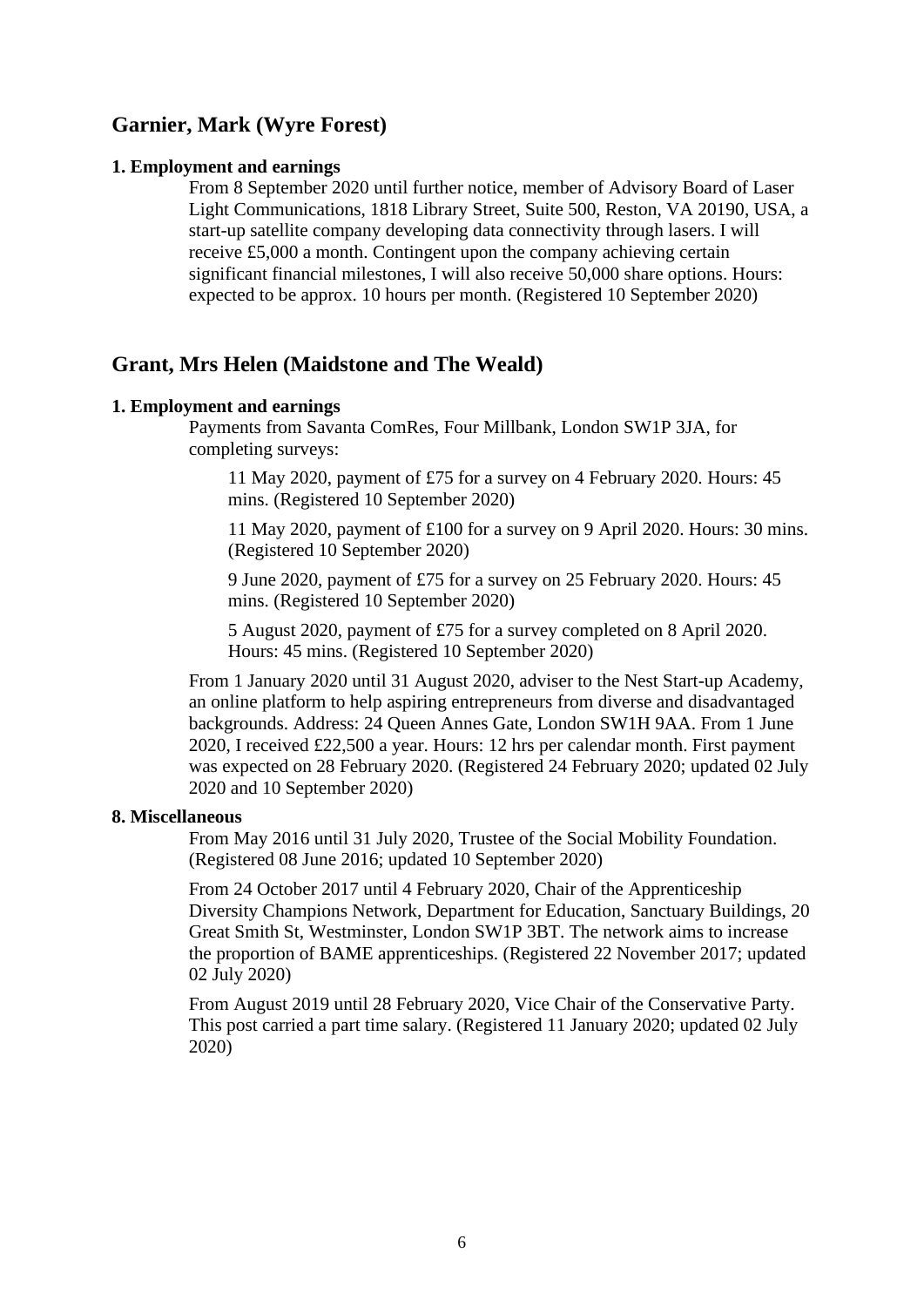# **Grayling, Chris (Epsom and Ewell)**

#### **1. Employment and earnings**

From 1 September 2020 to 31 August 2021, Strategic Adviser to Hutchison Ports Europe, of 5, Hester Road, London SW11 4AN. I will be paid £100,000 pa, payable quarterly. Hours: around 7 hrs per week. I consulted ACoBA about this appointment. (Registered 04 September 2020)

# **Holden, Mr Richard (North West Durham)**

# **2. (a) Support linked to an MP but received by a local party organisation or indirectly via a central party organisation**

Name of donor: Carlton Club Political Committee Address of donor: 69 St. James's Street, London SW1A 1PJ Amount of donation or nature and value if donation in kind: £2,500 Donor status: unincorporated association (Registered 07 September 2020)

# **Huq, Dr Rupa (Ealing Central and Acton)**

# **1. Employment and earnings**

Payments from YouGov, 50 Featherstone Street, London EC1Y 8RT, for surveys:

28 January 2020, payment of £80. Hours: 30 mins. Fee paid direct to charity. (Registered 14 September 2020)

21 April 2020, payment of £100. Hours: 30 mins. Fee paid direct to charity. (Registered 14 September 2020)

20 July 2020, payment of £100. Hours: 30 mins. Fee paid direct to charity. (Registered 14 September 2020)

13 September 2020, payment of £100. Hours: 30 mins. Fee paid direct to charity. (Registered 14 September 2020)

### **Johnson, Boris (Uxbridge and South Ruislip)**

#### **3. Gifts, benefits and hospitality from UK sources**

Name of donor: Heathrow Airport Limited Address of donor: The Compass Centre, Nelson Road, London Heathrow Airport, Hounslow TW6 2GW Amount of donation, or nature and value if donation in kind: Use of the Windsor Suite at Heathrow Airport for three people; value £3,060 Date received: 16 August 2020 Date accepted: 16 August 2020 Donor status: company, registration 01991017 (Registered 04 September 2020)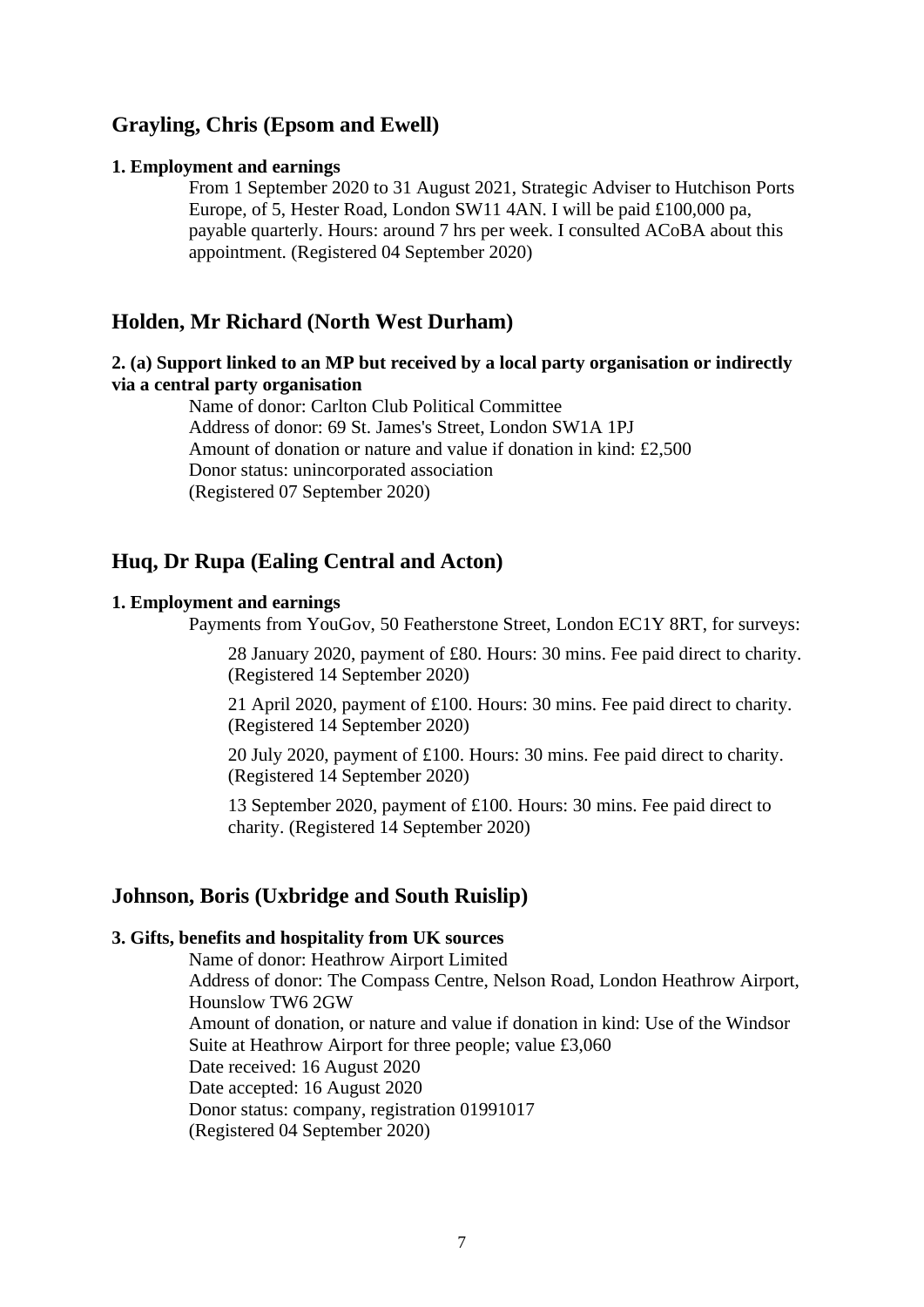# **Keeley, Barbara (Worsley and Eccles South)**

#### **1. Employment and earnings**

Fees from Savanta ComRes, Four Millbank, London SW1P 3JA, for responding to opinion research:

10 March 2020, fee of £75 donated to my local party. Hours: 45 mins. (Registered 07 September 2020)

6 April 2020, fee of £75 donated to my local party. Hours: 45 mins. (Registered 07 September 2020)

9 June 2020, fee of £75 donated to my local party. Hours: 45 mins. (Registered 07 September 2020)

7 July 2020, fee of £75 donated to my local party. Hours: 45 mins. (Registered 07 September 2020)

20 August 2020, fee of £75 donated to my local party. Hours: 45 mins. (Registered 07 September 2020)

# **Lewer, Andrew (Northampton South)**

#### **1. Employment and earnings**

Payments from Ipsos MORI, 3 Thomas More Square, London E1W 1YW, for surveys:

24 February 2020, received £200. Hours: 1 hr. (Registered 11 September 2020)

# **Lewis, Clive (Norwich South)**

#### **1. Employment and earnings**

5 August 2020, received £250 from Ipsos MORI, 3 Thomas More Square, London E1W 1YW, for a survey on 21 July 2020. Hours: approx. 2 hrs. (Registered 14 September 2020)

# **Moran, Layla (Oxford West and Abingdon)**

#### **2. (b) Any other support not included in Category 2(a)**

Name of donor: Jessica Frankopan Address of donor: private Amount of donation or nature and value if donation in kind: £2,000 to my leadership campaign Date received: 10 August 2020 Date accepted: 10 August 2020 Donor status: individual (Registered 03 September 2020)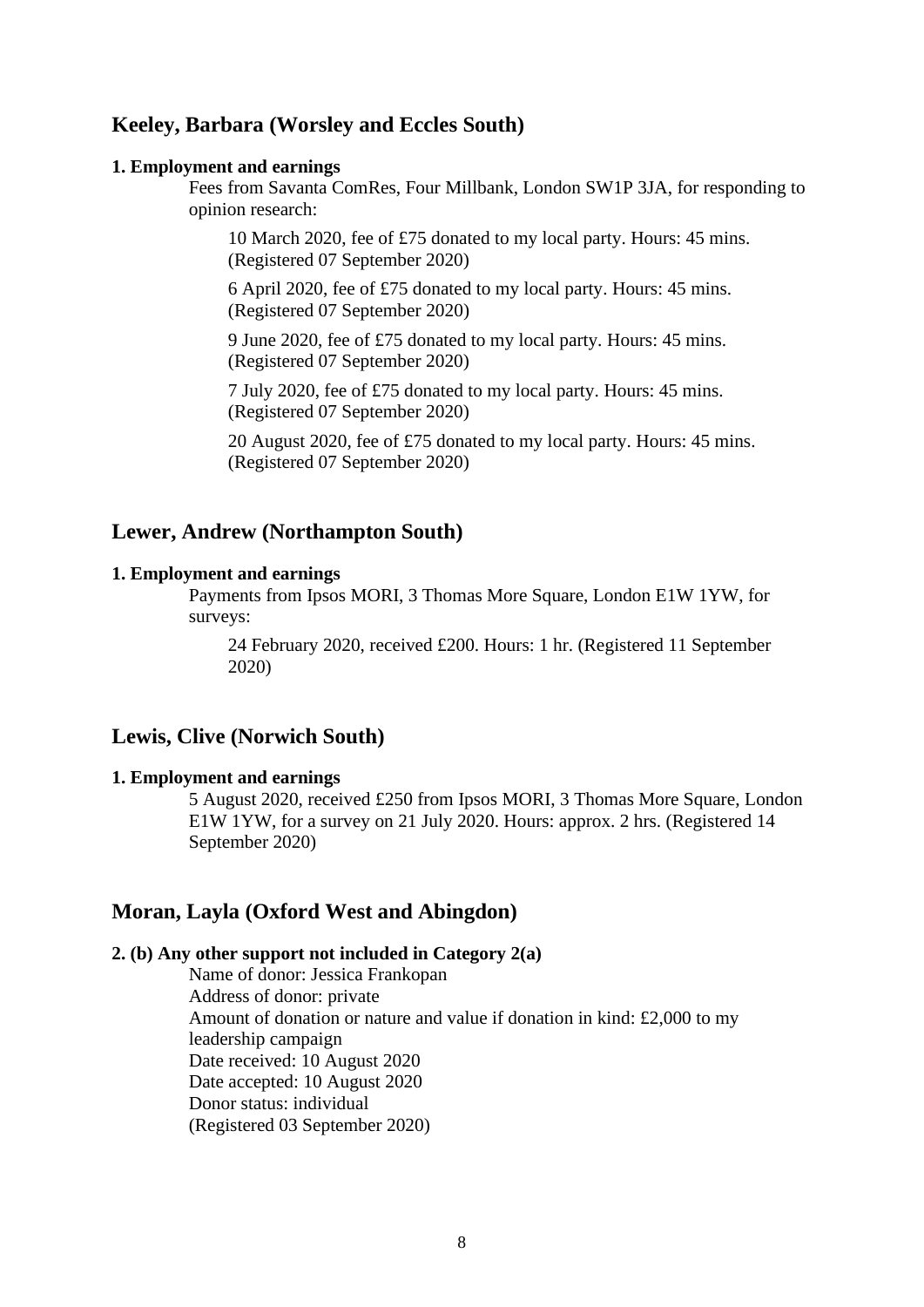# **Murray, Ian (Edinburgh South)**

#### **1. Employment and earnings**

Payments from YouGov, 50 Featherstone Street, London EC1V 8RT, for completing opinion surveys:

21 April 2020, payment of £100. Hours: 30 mins. (Registered 14 September 2020)

9 July 2020, payment of £70. Hours: 20 mins. (Registered 14 September 2020)

31 July 2020, payment of £100. Hours: 30 mins. (Registered 14 September 2020)

31 July 2020, payment of £100. Hours: 30 mins. (Registered 14 September 2020)

# **Percy, Andrew (Brigg and Goole)**

#### **1. Employment and earnings**

Payments from Savanta ComRes, 3 Melville Street, Edinburgh EH3 7PE, for completing opinion surveys:

8 April 2020, payment of £75. Hours: approx. 30 mins. Fee paid direct to local charity. (Registered 09 September 2020)

11 May 2020, payment of £75. Hours: approx. 30 mins. Fee paid direct to local charity. (Registered 09 September 2020)

8 June 2020, payment of £75. Hours: approx. 30 mins. Fee paid direct to local charity. (Registered 09 September 2020)

5 August 2020, payment of £75. Hours: approx. 30 mins. Fee paid direct to local charity. (Registered 09 September 2020)

9 September 2020, payment of £75. Hours: approx. 30 mins. Fee paid direct to local charity. (Registered 09 September 2020)

# **Phillips, Jess (Birmingham, Yardley)**

### **1. Employment and earnings**

Until 10 April 2020, Deputy Editor of the House Magazine, Dods, 11th floor, The Shard, 32 London Bridge Street, London SE1 9SG. From October 2017, I received a quarterly payment of £2,000. Hours: 2 hrs per month. (Registered 19 October 2017; updated 09 September 2020)

Payments received via United Agents, Lexington House, 12-26 Lexington St, Soho, London W1F 0LE:

5 August 2020, received £24,600 from Simon and Schuster UK Ltd, 1st Floor, 222 Gray's Inn Road, London WC1X 8HB, for signing a new multi book contract. Hours: none to date. (Registered 08 September 2020)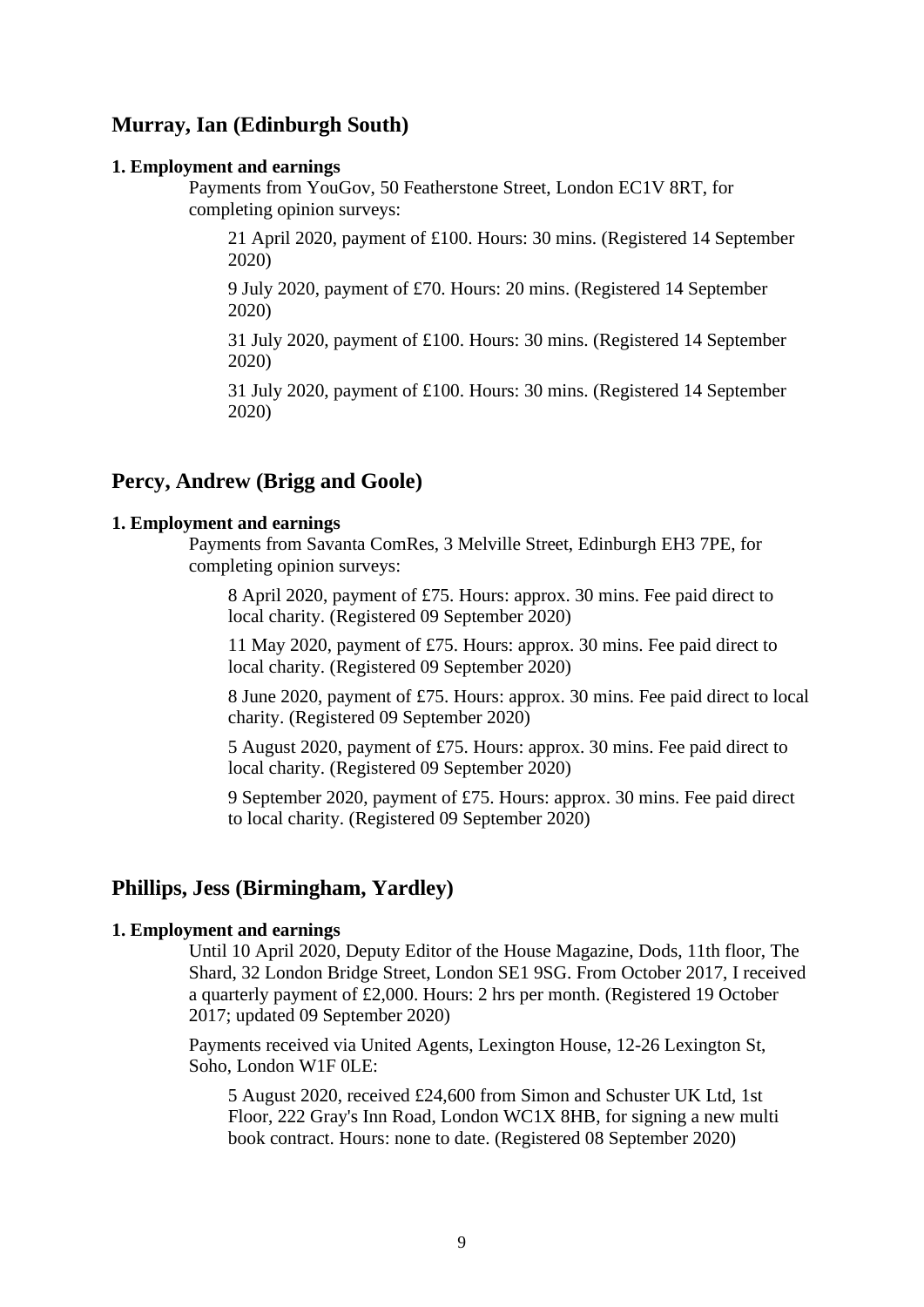19 August 2020, received £3,280 from Octopus Publishing, Carmelite House, 50 Victoria Embankment, London EC4Y 0DZ, for the release of the paperback version of my book. Hours: no additional hours. (Registered 08 September 2020)

# **Qureshi, Yasmin (Bolton South East)**

#### **1. Employment and earnings**

Payments from Savanta ComRes, 3 Melville Street, Edinburgh EH3 7PE, for surveys:

10 March 2020, received £75. Hours: approx. 40 mins. (Registered 08 September 2020)

11 May 2020, received £75. Hours: approx. 40 mins. (Registered 08 September 2020)

21 July 2020, received £75. Hours: approx. 40 mins. (Registered 08 September 2020)

5 August 2020, received £75. Hours: approx. 40 mins. (Registered 08 September 2020)

8 September 2020, received £75. Hours: approx. 40 mins. (Registered 08 September 2020)

# **Richards, Nicola (West Bromwich East)**

# **2. (b) Any other support not included in Category 2(a)**

Name of donor: Carlton Club Political Committee Address of donor: 69 St James's Street, London SW1A 1PJ Amount of donation or nature and value if donation in kind: £2,500 Date received: 31 July 2020 Date accepted: 31 July 2020 Donor status: company, registration 00573221 (Registered 08 September 2020)

# **Rowley, Lee (North East Derbyshire)**

#### **1. Employment and earnings**

Payments from Ipsos MORI, 3 Thomas More Square, London E1W 1YW. Fees paid direct to charity:

Payment of £250 expected for a survey completed on 1 September 2020. Hours: 1.25 hrs. (Registered 08 September 2020)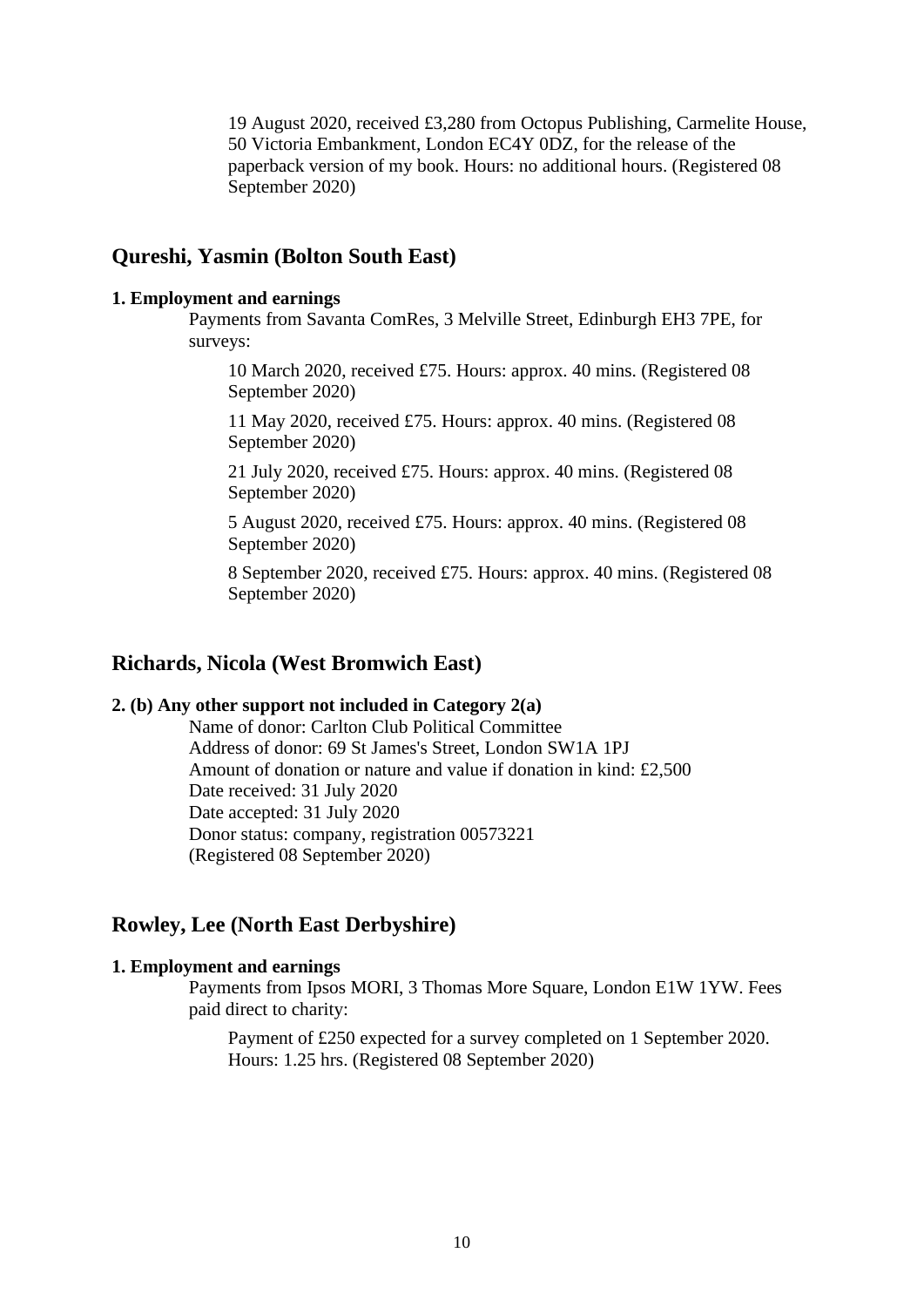# **Slaughter, Andy (Hammersmith)**

#### **1. Employment and earnings**

Payments from YouGov, 50 Featherstone Street, London EC1Y 8RT, for opinion surveys. All fees paid direct to my constituency party:

23 April 2020, payment of £50 for a survey completed on 5 February 2020. Hours: 15 mins. (Registered 09 September 2020)

23 April 2020, payment of £100 for a survey completed on 11 March 2020. Hours: 15 mins. (Registered 09 September 2020)

23 April 2020, payment of £100 for a survey completed on 19 March 2020. Hours: 20 mins. (Registered 09 September 2020)

28 August 2020, payment of £100 for a survey completed on 29 June 2020. Hours: 20 mins. (Registered 09 September 2020)

# **Smith, Chloe (Norwich North)**

# **2. (a) Support linked to an MP but received by a local party organisation or indirectly via a central party organisation**

Name of donor: Computer Service Centre Address of donor: 19 Meridian Way, Norwich NR7 0TA Amount of donation or nature and value if donation in kind: IT support from April 2018 to March 2019 (12 months), valued at £16,228.08 (inc VAT) Donor status: company, registration 4517529 (Registered 23 July 2020; updated 11 September 2020)

Name of donor: Computer Service Centre Address of donor: 19 Meridian Way, Norwich NR7 0TA Amount of donation or nature and value if donation in kind: IT support from April 2019 to April 2020 (13 months), valued at £17,227.56 (inc VAT) Donor status: company, registration 4517529 (Registered 23 July 2020; updated 11 September 2020)

Name of donor: Computer Service Centre Address of donor: 19 Meridian Way, Norwich NR7 0TA Amount of donation or nature and value if donation in kind: IT support for May and June 2020 (2 months), valued at £2,562.05 (inc VAT) Donor status: company, registration 4517529 (Registered 23 July 2020; updated 11 September 2020)

Name of donor: Computer Service Centre Address of donor: 19 Meridian Way, Norwich NR7 0TA Amount of donation or nature and value if donation in kind: IT support for July 2020 (1 month), valued at £1,283.34 (inc VAT) Donor status: company, registration 4517529 (Registered 31 July 2020; updated 11 September 2020)